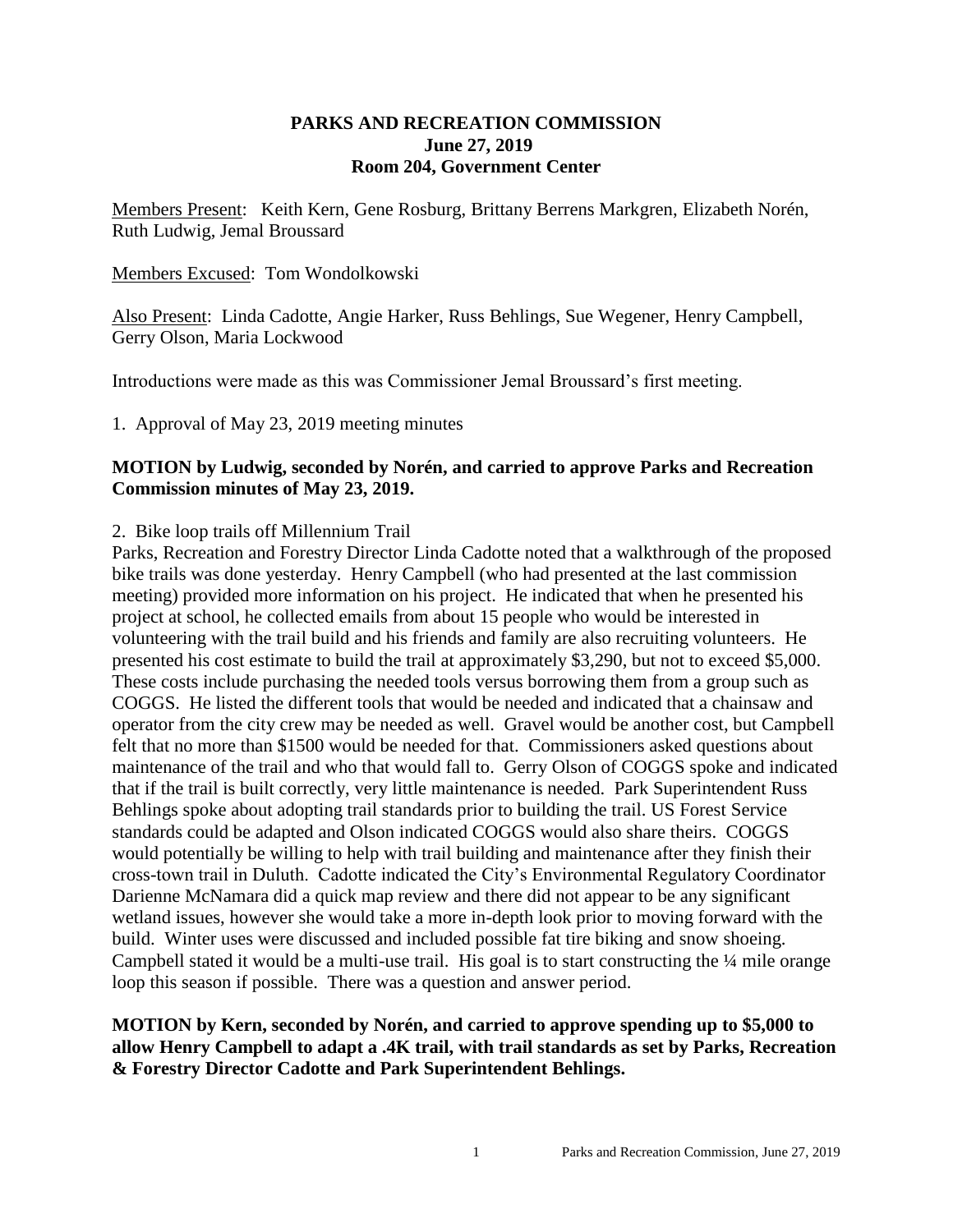### 3. North 21st Street Boat Launch lighting

Cadotte recapped the prior discussion on the lighting and distributed a document from the police department outlining the call history to the boat launch area over the past two years. There were minimal calls, however it was agreed that individuals often do not call the police and sometimes thefts, etc. do not get reported. There had been concern amongst commissioners about removing trees to allow for lighting installation. Some commissioners indicated they visited the area and were no longer concerned about the trees that would need to be removed. There was a discussion about overhead lines versus underground and it was noted that it will be important to make certain that city heavy equipment will fit under overhead lines.

# **MOTION by Kern, seconded by Rosburg, and carried to approve the installation of two lights at the North 21st Street Boat Launch for \$5,600.**

#### 4. Playground surfacing – Billings, Heritage and Harbor View Parks

Cadotte explained that engineered wood fiber (EWF) has been purchased for 8 parks that are currently non-compliant and have sand surfacing (this EWF purchase was approved at the May 21<sup>st</sup> City Council meeting). Harbor View Park will receive rubber mulch and in Billings and Veteran's Parks EWF will be freshened this summer. Cadotte indicated that she has a memo going to the City Council next week regarding three quotes that were received for installation of the EWF. Quotes came in higher than anticipated and she is recommending the Council waive placing this out for formal bids, so that the EWF can be installed this summer to bring the playgrounds into compliance.

# **MOTION by Kern, seconded by Rosburg, and carried to receive and file the playground surfacing update.**

#### 5. Park signage

Cadotte shared photos of the various park signage. It is the goal to make signage consistent throughout the city. After discussion, the commission agreed that their preference was for the concrete pillar signage, which is currently installed at 18 Oaks and Wade Bowl. The commission was flexible on the color to best match the park color schemes. New signs will be made to replace those at Wade Bowl, Webster Dream Park and Kelly Park this summer.

# **MOTION by Kern, seconded by Rosburg, and carried to approve moving on with updating park signage with the concrete signs.**

# 6. CDBG 2020 grant application

Cadotte provided CDBG (Community Development Block Grant) maps and reviewed these with the commission along with the CDBG funding process. She indicated that the Kelly Park update this year is being complete with CDBG funds. There was a discussion about focusing on Bear Creek Park for 2020. This is a large, busy park adjacent to the Osaugie Trail which includes a much used ballfield, pavilion and playground and the ATV/UTV trail parking lot. The animal shelter is also located here and the parking area will become increasingly busy when the Bear Creek/Wisconsin Point Trail opens. Suggestions were made to upgrade the playground/tot lot equipment, add bathrooms and pave the parking lot.